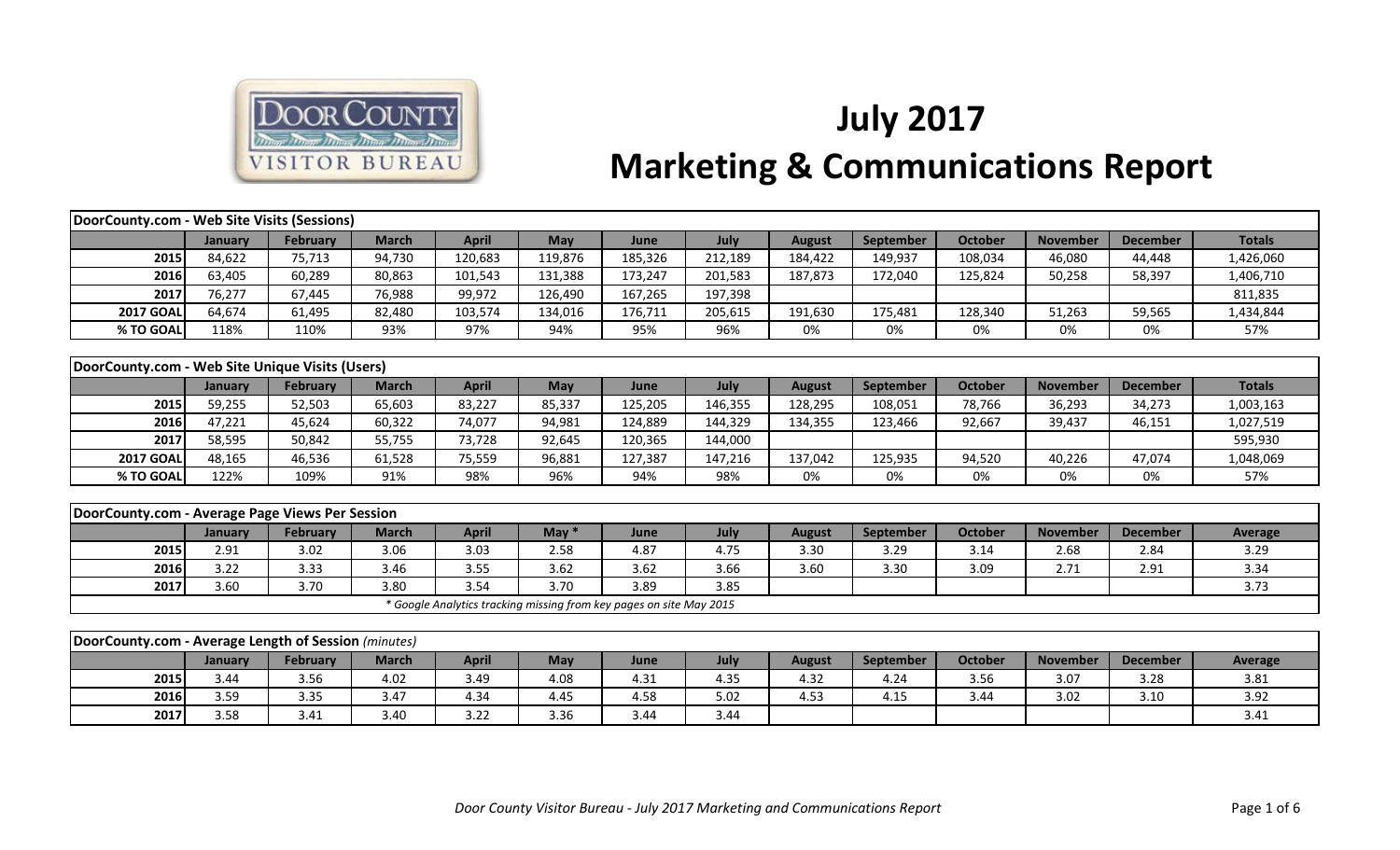| DoorCounty.com - Mobile Web Site Useage                     |           |                 |              |                                                                     |                           |                                               |           |               |           |                                     |                 |                 |               |
|-------------------------------------------------------------|-----------|-----------------|--------------|---------------------------------------------------------------------|---------------------------|-----------------------------------------------|-----------|---------------|-----------|-------------------------------------|-----------------|-----------------|---------------|
|                                                             | January   | <b>February</b> | <b>March</b> | <b>April</b>                                                        | $May*$                    | June                                          | July      | <b>August</b> | September | <b>October</b>                      | <b>November</b> | <b>December</b> | <b>Totals</b> |
| 2015                                                        | 39,024    | 21,610          | 43,392       | 54,501                                                              | 30,019                    | 87,000                                        | 103,550   | 94,460        | 75,538    | 56,316                              | 26,040          | 22,569          | 654,019       |
| 2016                                                        | 30,943    | 31,015          | 39,684       | 50,397                                                              | 69,140                    | 91,729                                        | 114,452   | 103,485       | 103,174   | 73,631                              | 26,980          | 31,466          | 766,096       |
| 2017                                                        | 38,705    | 35,937          | 41,817       | 57,049                                                              | 71,136                    | 95,896                                        | 102,656   |               |           |                                     |                 |                 | 443,196       |
|                                                             |           |                 |              | * Google Analytics tracking missing from key pages on site May 2015 |                           |                                               |           |               |           |                                     |                 |                 |               |
|                                                             |           |                 |              |                                                                     |                           |                                               |           |               |           |                                     |                 |                 |               |
| DoorCounty.com - Top Ten Most Requested Pages for the Month |           |                 |              |                                                                     |                           |                                               |           |               |           |                                     |                 |                 |               |
| 1) /Home                                                    |           |                 |              |                                                                     | 5) / experience           |                                               |           |               |           | 9) /interactive-map/                |                 |                 |               |
| 2) /stay                                                    |           |                 |              |                                                                     | 6) /stay/hotel-motel-inn/ |                                               |           |               |           | 10)/stay/find-lodging/              |                 |                 |               |
| 3) /experience/events                                       |           |                 |              |                                                                     |                           | 7) /discover/guides-and-reports/visitor-guide |           |               |           |                                     |                 |                 |               |
| 4) /experience/everything-cherry/                           |           |                 |              |                                                                     | 8) /family-fun/           |                                               |           |               |           |                                     |                 |                 |               |
|                                                             |           |                 |              |                                                                     |                           |                                               |           |               |           |                                     |                 |                 |               |
| DoorCounty.com - Top Ten Sources for the Month              |           |                 |              |                                                                     |                           |                                               |           |               |           |                                     |                 |                 |               |
| 1) Google/organic                                           |           |                 |              |                                                                     | 5) google/cpc             |                                               |           |               |           | 9) fishcreekcampground.com/referral |                 |                 |               |
| 2) (direct)/(none)                                          |           |                 |              |                                                                     | 6) Facebook/Facebook Ad   |                                               |           |               |           | 10) DoorCounty.com/referral         |                 |                 |               |
| 3) bing/organic                                             |           |                 |              |                                                                     |                           | 7) Door County Visitor Bureau / Email         |           |               |           |                                     |                 |                 |               |
| 4) yahoo/organic                                            |           |                 |              |                                                                     | 8) m.facebook/referral    |                                               |           |               |           |                                     |                 |                 |               |
|                                                             |           |                 |              |                                                                     |                           |                                               |           |               |           |                                     |                 |                 |               |
| Social Media: Facebook                                      |           |                 |              |                                                                     |                           |                                               |           |               |           |                                     |                 |                 |               |
| <b>Impressions</b>                                          | January   | February        | <b>March</b> | <b>April</b>                                                        | May                       | June                                          | July      | <b>August</b> | September | <b>October</b>                      | <b>November</b> | <b>December</b> | <b>Totals</b> |
| 2015                                                        | 826,778   | 594,789         | 839,094      | 1,204,160                                                           | 1,097,071                 | 1,201,542                                     | 1,286,647 | 925,223       | 1,065,510 | 1,045,703                           | 1,088,533       | 563,186         | 11,738,236    |
| 2016                                                        | 994,271   | 1,014,098       | 758,324      | 1,194,643                                                           | 1,530,365                 | 1,611,401                                     | 2,131,033 | 2,262,757     | 3,573,818 | 3,378,374                           | 1,313,169       | 1,228,910       | 20,991,163    |
| 2017                                                        | 1,730,644 | 1,649,293       | 1,603,254    | 2,687,615                                                           | 2,259,999                 | 1,435,229                                     | 1,284,035 |               |           |                                     |                 |                 | 12,650,069    |
| <b>Post Views</b>                                           | January   | <b>February</b> | <b>March</b> | <b>April</b>                                                        | <b>May</b>                | June                                          | July      | <b>August</b> | September | <b>October</b>                      | <b>November</b> | <b>December</b> | <b>Totals</b> |
| 2015                                                        | 555,825   | 388,349         | 555,850      | 772,633                                                             | 739,233                   | 768,594                                       | 847,893   | 686,341       | 679,592   | 739,724                             | 856,575         | 407,601         | 7,998,210     |
| 2016                                                        | 780,727   | 773,366         | 581,832      | 855,534                                                             | 1,164,837                 | 1,281,364                                     | 1,480,357 | 1,559,301     | 2,824,540 | 2,534,054                           | 910,455         | 817,399         | 15,563,766    |
| 2017                                                        | 1,103,020 | 1,043,540       | 938,185      | 1,891,205                                                           | 1,540,501                 | 1,434,702                                     | 1,368,385 |               |           |                                     |                 |                 | 9,319,538     |
| <b>Page Views</b>                                           | January   | February        | <b>March</b> | <b>April</b>                                                        | <b>May</b>                | June                                          | July      | <b>August</b> | September | <b>October</b>                      | <b>November</b> | <b>December</b> | <b>Totals</b> |
| 2015                                                        | 104,557   | 81,847          | 125,202      | 150,854                                                             | 150,023                   | 168,039                                       | 162,788   | 119,717       | 181,124   | 169,600                             | 1,388           | 81,295          | 1,496,434     |
| 2016                                                        | 112,475   | 103,983         | 87,177       | 153,588                                                             | 172,031                   | 113,158                                       | 233,864   | 369,832       | 311,572   | 335,892                             | 272,806         | 317,219         | 2,583,597     |
| 2017                                                        | 381,660   | 362,131         | 333,465      | 348,118                                                             | 312,141                   | 231,287                                       | 460,568   |               |           |                                     |                 |                 | 2,429,370     |
| <b>Engagement</b>                                           | January   | <b>February</b> | <b>March</b> | <b>April</b>                                                        | May                       | June                                          | July      | <b>August</b> | September | <b>October</b>                      | <b>November</b> | <b>December</b> | <b>Totals</b> |
| 2015                                                        | 24,832    | 14,834          | 26,432       | 32,633                                                              | 32,944                    | 32,210                                        | 30,093    | 24,461        | 32,364    | 35,477                              | 26,773          | 13,550          | 326,603       |
| 2016                                                        | 28,766    | 20,520          | 15,324       | 31,493                                                              | 34,883                    | 34,678                                        | 65,406    | 43,487        | 79,971    | 61,204                              | 30,010          | 25,511          | 471,253       |

**2017** 39,773 43,991 32,927 43,020 31,885 41,407 39,918 272,931 2017 272,921 272,921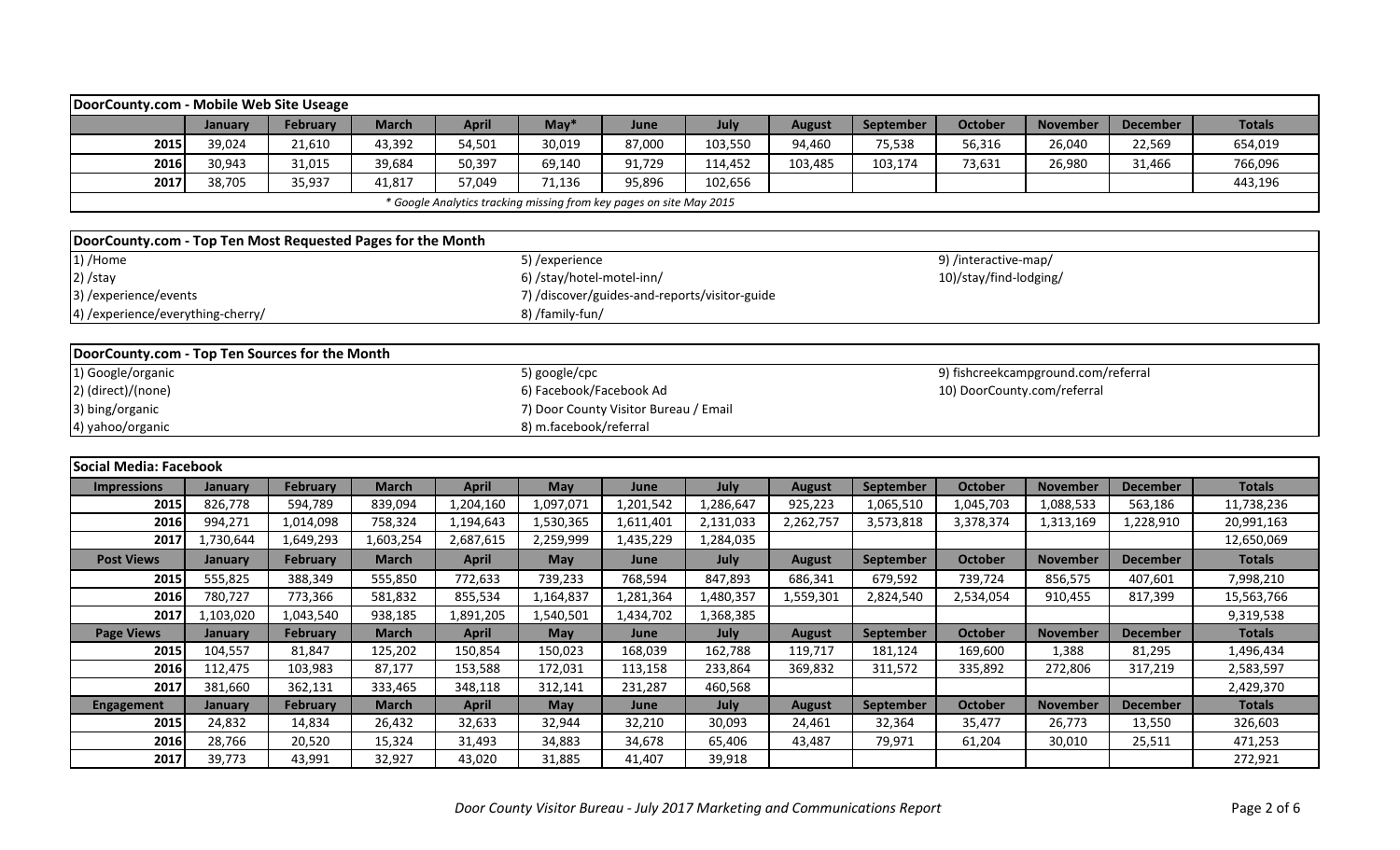| Social Media: Twitter        |                |                 |              |              |            |           |            |               |           |                |                 |                 |                        |
|------------------------------|----------------|-----------------|--------------|--------------|------------|-----------|------------|---------------|-----------|----------------|-----------------|-----------------|------------------------|
| <b>Followers</b>             | <b>January</b> | <b>February</b> | <b>March</b> | <b>April</b> | <b>May</b> | June      | July       | <b>August</b> | September | <b>October</b> | <b>November</b> | <b>December</b> | <b>Annual % Growth</b> |
| 2015                         | 3,585          | 3,652           | 3,709        | 3,781        | 3,872      | 3,992     | 4,096      | 4,153         | 4,219     | 4,261          | 4,302           | 4,350           | 21%                    |
| 2016                         | 4,411          | 4,459           | 4,547        | 4,588        | 4,661      | 4,760     | 4,878      | 4,955         | 5,019     | 5,068          | 5,086           | 5,136           | 16%                    |
| 2017                         | 5,201          | 5,264           | 5,368        | 5,439        | 5,531      | 5,674     | 5,731      |               |           |                |                 |                 |                        |
| <b>Impressions</b>           | January        | <b>February</b> | <b>March</b> | <b>April</b> | <b>May</b> | June      | July       | <b>August</b> | September | <b>October</b> | <b>November</b> | <b>December</b> | <b>Totals</b>          |
| 2015                         | 2,257,152      | 1,533,877       | 1,517,133    | 704,372      | 2,271,820  | 2,700,702 | 2,634,001  | 4,648,946     | 5,502,863 | 2,459,054      | 4,013,608       | 9,737,951       | 39,981,479             |
| 2016                         | 2,709,041      | 7,170,397       | 2,556,102    | 3,822,978    | 5,736,414  | 8,969,016 | 22,713,222 | 6,557,849     | 3,986,430 | 2,503,666      | 1,616,196       | 2,882,856       | 71,224,167             |
| 2017                         | 2,816,512      | 4,663,206       | 2,852,765    | 1,830,035    | 5,233,685  | 5,010,000 | 4,870,000  |               |           |                |                 |                 | 27,276,203             |
|                              |                |                 |              |              |            |           |            |               |           |                |                 |                 |                        |
| <b>Pay-Per-Click Results</b> |                |                 |              |              |            |           |            |               |           |                |                 |                 |                        |
|                              | <b>January</b> | <b>February</b> | <b>March</b> | <b>April</b> | <b>May</b> | June      | July       | <b>August</b> | September | <b>October</b> | <b>November</b> | <b>December</b> | <b>Totals</b>          |
| 2015                         | 1,815          | 2,153           | 2,240        | 2,253        | 5,507      | 5,556     | 5,507      | 4,096         | 5,507     | 2,251          | 1,015           | 1,006           | 38,906                 |
| 2016                         | 2,577          | 5,584           | 7,131        | 8,905        | 14,312     | 5,161     | 1,365      | 8,939         | 9,289     | 1,357          | 831             | 477             | 65,928                 |
| 2017                         | 3,316          | 4,711           | 4,356        | 7,920        | 9,886      | 7,837     | 6,338      |               |           |                |                 |                 | 44,364                 |
|                              |                |                 |              |              |            |           |            |               |           |                |                 |                 |                        |

| <b>Door County E-Newsletter - Number of E-Mails Sent (with remails)</b> |         |                 |              |         |         |         |         |         |                  |                |                 |                 |               |
|-------------------------------------------------------------------------|---------|-----------------|--------------|---------|---------|---------|---------|---------|------------------|----------------|-----------------|-----------------|---------------|
|                                                                         | January | <b>February</b> | <b>March</b> | April   | May     | June    | July    | August  | <b>September</b> | <b>October</b> | <b>November</b> | <b>December</b> | <b>Totals</b> |
| 2015                                                                    | 328.573 | 319,563         | 310,628      | 316,865 | 341,409 | 349,020 | 486,954 | 359,538 | 350.421          | 348,142        | 347,933         | 344,699         | 4,203,745     |
| 2016                                                                    | 688,006 | 336,747         | 334,214      | 285,196 | 292,101 | 617,581 | 324,801 | 364,339 | 363,905          | 362,390        | 364,584         | 362,183         | 4,696,047     |
| 2017                                                                    | 366,226 | 365,269         | 342,484      | 364,281 | 338,437 | 339,324 | 357,303 |         |                  |                |                 |                 | 2,473,324     |

| Door County E-Newsletter - Open Rates |         |                 |        |        |        |        |        |        |                  |         |          |                 |         |
|---------------------------------------|---------|-----------------|--------|--------|--------|--------|--------|--------|------------------|---------|----------|-----------------|---------|
|                                       | Januarv | <b>February</b> | March  | April  | May    | June   | July   | August | <b>September</b> | October | November | <b>December</b> | Average |
| 2015                                  | 24.80%  | 23.60%          | 27.70% | 28.70% | 26.80% | 27.10% | 32.90% | 24.74% | 25.71%           | 24.20%  | 21.67%   | 20.06%          | 25.67%  |
| 2016                                  | 23.32%  | 20.69%          | 22.05% | 29.88% | 30.54% | 29.73% | 31.08% | 26.95% | 29.14%           | 26.27%  | 22.19%   | 21.70%          | 26.13%  |
| *2017                                 | 19.00%  | 18.40%          | 20.00% | 20.30% | 22.10% | 26.90% | 21.25% |        |                  |         |          |                 | 21.14%  |

*\*New deployment platform and template introduced for 2017*

| Door County E-Newsletter - Click Thru's |                |          |              |              |            |       |       |        |                  |         |                 |                 |                |
|-----------------------------------------|----------------|----------|--------------|--------------|------------|-------|-------|--------|------------------|---------|-----------------|-----------------|----------------|
|                                         | <b>January</b> | February | <b>March</b> | <b>April</b> | <b>May</b> | June  | July  | August | <b>September</b> | October | <b>November</b> | <b>December</b> | <b>Average</b> |
| 2015                                    | 2.60%          | 2.90%    | 3.60%        | .30%         | 3.41%      | 4.00% | 5.09% | 3.13%  | 3.85%            | 2.83%   | 2.01%           | 1.61%           | 3.28%          |
| 2016                                    | 3.53%          | 82%،     | 3.22%        | 1.58%        | 4.18%      | 3.7%، | 3.90% | 2.71%  | 3.63%            | 3.11%   | 1.66%           | 1.72%           | 3.04%          |
| $*2017$                                 | 1.38%          | 1.44%    | 2.46%        | 2.54%        | 2.97%      | 3.33% | 3.21% |        |                  |         |                 |                 | 2.48%          |

*\*New deployment platform and template introduced for 2017*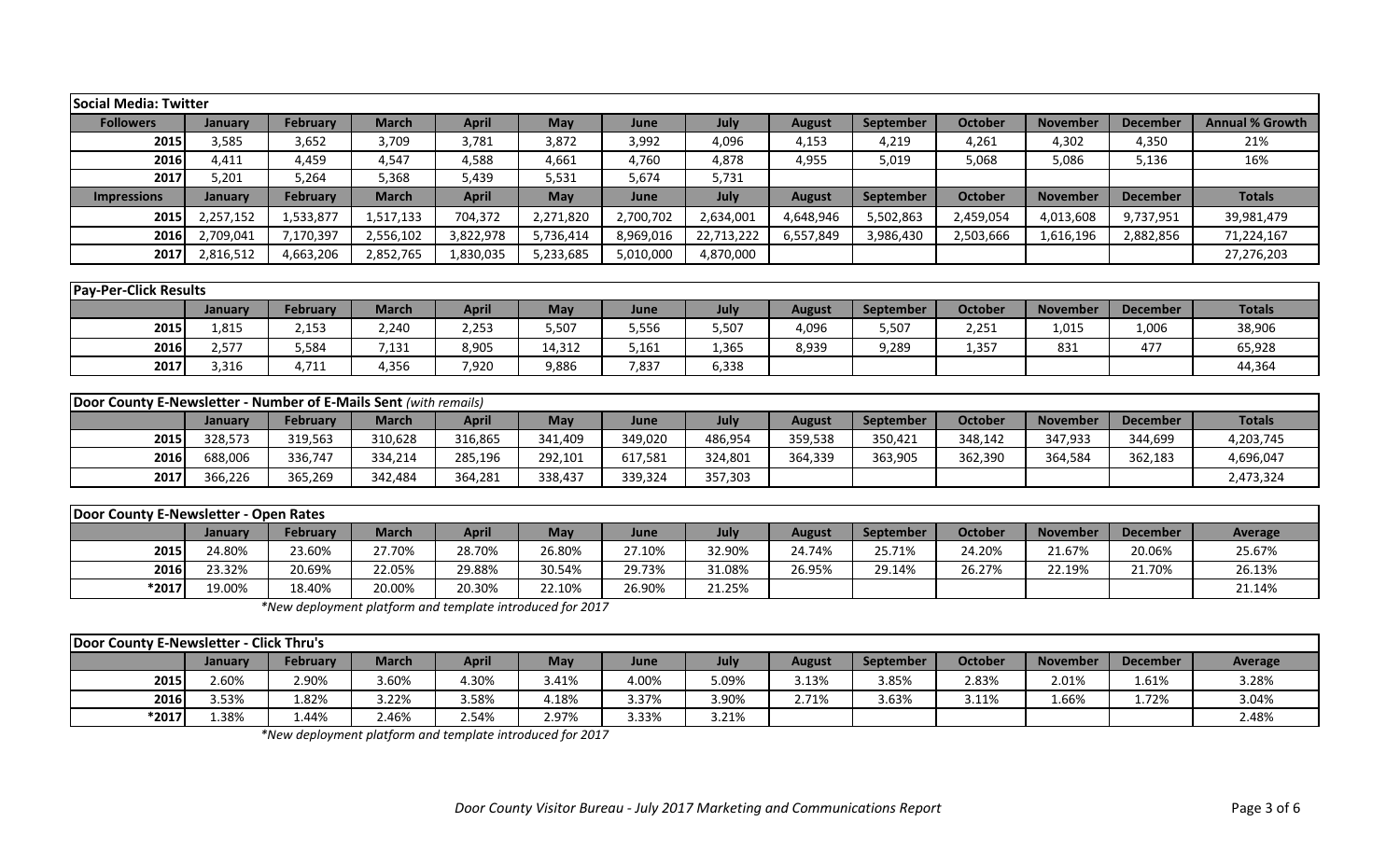| <b>Advertising</b> | - Gross Impressions |                 |              |              |            |           |           |           |                    |           |                 |                 |              |
|--------------------|---------------------|-----------------|--------------|--------------|------------|-----------|-----------|-----------|--------------------|-----------|-----------------|-----------------|--------------|
|                    | January             | <b>February</b> | <b>March</b> | <b>April</b> | <b>May</b> | June      | July      | August    | <b>September</b>   | October   | <b>November</b> | <b>December</b> | <b>Total</b> |
| 2015               | 346.ز               | 2,679,900       | 5,336,400    | 9,945,248    | 5,628,037  | 1,183,348 | 673,070   | 441,307   | 2,900,619          | .,587,416 | 6,390           | 6,390           | 30,393,471   |
| 2016               | 599,103             | 54,767          | 613,755      | 2,418,226    | 8,905,652  | ,792,796  | 1,157,356 | 5,096,104 | A 521<br>4,521,300 | 3,376,859 | 745,927         | 599,977         | 35,881,822   |
| 2017               | 985,753             | 833,234         | 1,013,617    | 7,603,408    | 21,657,197 | 8,729,671 | 3,703,971 |           |                    |           |                 |                 | 44,526,851   |

| Advertising - Media Placed 2017 |         |          |                |                        |            |           |          |         |           |         |                 |                 |              |
|---------------------------------|---------|----------|----------------|------------------------|------------|-----------|----------|---------|-----------|---------|-----------------|-----------------|--------------|
|                                 | Januarv | February | March          | April                  | <b>May</b> | June      | July     | August  | September | October | <b>November</b> | <b>December</b> | <b>Total</b> |
| <b>Total Paid</b>               | 56,875  | 6,678د   | ነ6,658         | \$29,250               | \$437,538  | \$133,477 | \$29,152 |         |           |         |                 |                 | \$649,627    |
| <b>Co-Op Dollars</b>            | \$6,375 | \$750    | הרה ה<br>ジムノムー | $A$ $C$ $E$<br>\$6,525 | \$6,525    | \$9,825   | \$16,025 | \$8,625 | \$7,325   |         |                 |                 | \$64,200     |

| <b>Online Video Views</b> (includes YouTube channels, Vimeo channel and live or embedded Facebook videos featuring DCVB video content such as Explore The Door, Our Door County, aerial videos, TV ads, etc) |                |                 |              |        |         |             |         |         |                  |                |                 |                 |               |
|--------------------------------------------------------------------------------------------------------------------------------------------------------------------------------------------------------------|----------------|-----------------|--------------|--------|---------|-------------|---------|---------|------------------|----------------|-----------------|-----------------|---------------|
|                                                                                                                                                                                                              | <b>January</b> | <b>February</b> | <b>March</b> | April  | May     | <b>June</b> | July    | August  | <b>September</b> | <b>October</b> | <b>November</b> | <b>December</b> | <b>Totals</b> |
| 2015                                                                                                                                                                                                         | 731,د          | 7,223           | 8,932        | 8,134  | 13,319  | 16,888      | 20,796  | 24,895  | 21,995           | 23,020         | 18,771          | 19,107          | 189,811       |
| 2016                                                                                                                                                                                                         | 27,083         | 22,279          | 41,152       | 44,323 | 159,171 | 103,794     | 93,713  | 200,640 | 59,224           | 104.412        | 46,546          | 36,831          | 939,168       |
| 2017                                                                                                                                                                                                         | 108,900        | 58,593          | 230,569      | 93,567 | 310,188 | 108,716     | 156,202 |         |                  |                |                 |                 | 1,066,735     |

| <b>Media Marketing Program - Impressions</b> |                 |                 |              |              |            |            |            |               |                  |            |                 |                 |               |
|----------------------------------------------|-----------------|-----------------|--------------|--------------|------------|------------|------------|---------------|------------------|------------|-----------------|-----------------|---------------|
|                                              | January         | <b>February</b> | <b>March</b> | <b>April</b> | May        | June       | July       | <b>August</b> | <b>September</b> | October    | <b>November</b> | <b>December</b> | <b>Totals</b> |
|                                              | 2015 28,017,364 | 1,823,856       | 20,098,799   | 22.527.085   | 3,830,004  | 19,201,677 | 30,984,433 | 36,995,848    | 9,122,770        | 2,746,629  | 6,293,744       | 16,144,032      | 197,786,241   |
| 2016                                         | 767,047         | 4,699,826       | 39,967,510   | 24,274,037   | 16,899,042 | 31,660,644 | 16,773,144 | 36,910,747    | 13,325,257       | 65,351,054 | 16,580,936      | 134,684,186     | 401,893,430   |
| 2017                                         | 1,622,190       | 23,245,548      | 46,255,024   | 59,347,949   | 63,113,257 | 471.473    | 9,467,495  |               |                  |            |                 |                 | 203,522,936   |
| <b>2017 GOAL</b>                             | 30,460,385      | 9,619,628       | 29,867,350   | 18,720,410   | 16,305,274 | 23,766,590 | 25,752,035 | 25,565,560    | 19,797,333       | 69,351,188 | 8,808,801       | 34,275,847      | 312,290,401   |
| % TO GOAL                                    | 5%              | 242%            | 155%         | 317%         | 387%       | 2%         | 37%        | 0%            | 0%               | 0%         | 0%              | 0%              | 65%           |

| Media Marketing Program - Visiting Journalists |                |          |              |              |            |      |      |               |           |         |                 |                 |                          |
|------------------------------------------------|----------------|----------|--------------|--------------|------------|------|------|---------------|-----------|---------|-----------------|-----------------|--------------------------|
|                                                | <b>January</b> | February | <b>March</b> | <b>April</b> | <b>May</b> | June | July | <b>August</b> | September | October | <b>November</b> | <b>December</b> | <b>Totals</b>            |
| 2015                                           |                |          |              |              |            | 14   | 19   | 12            |           |         | O               |                 | $\overline{\phantom{a}}$ |
| 2016                                           |                |          |              |              |            | 16   |      | 13            |           | 14      |                 |                 |                          |
| 2017                                           | ᆠᆂ             |          |              |              |            | 16   |      |               |           |         |                 |                 |                          |
| <b>2017 GOAL</b>                               | 10             |          |              |              |            | 22   |      |               |           | 14      |                 |                 |                          |
| % TO GOAL                                      | 110%           |          |              |              | 113%       | 73%  |      | 0%            | 0%        | 0%      |                 |                 | 51%                      |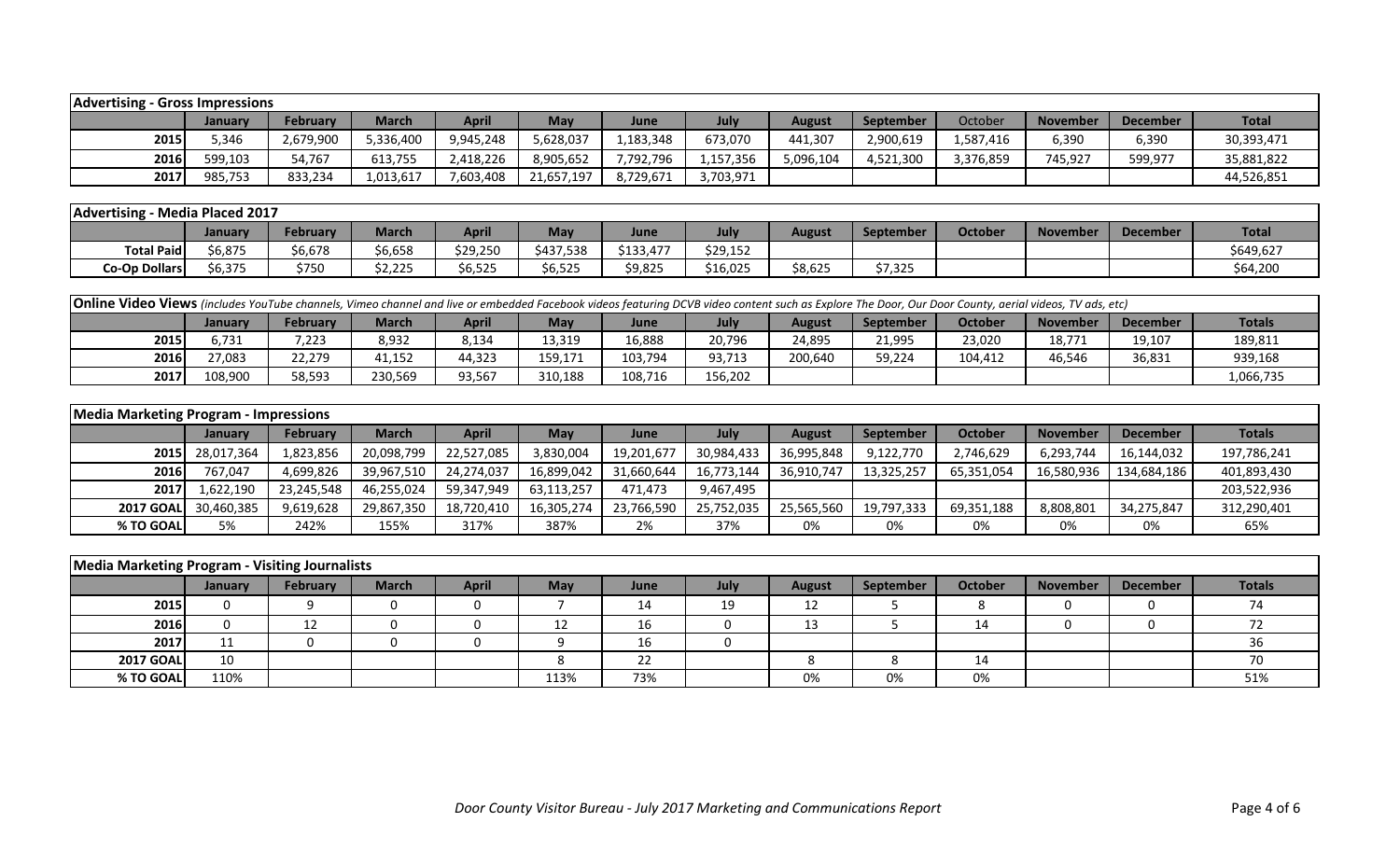| Media Marketing Program - Ad Value Equivalency |           |                 |                  |              |             |           |           |               |                |                |                 |                 |               |
|------------------------------------------------|-----------|-----------------|------------------|--------------|-------------|-----------|-----------|---------------|----------------|----------------|-----------------|-----------------|---------------|
|                                                | January   | February        | <b>March</b>     | <b>April</b> | May         | June      | July      | <b>August</b> | September      | <b>October</b> | <b>November</b> | <b>December</b> | <b>Totals</b> |
| 2015                                           | \$70,320  | \$72,596        | \$80,581         | \$330,607    | \$1,209,143 | \$282,586 | \$168,520 | \$154,576     | \$174,956      | \$40,256       | \$56,902        | \$93,224        | \$2,734,267   |
| 2016                                           | \$147,959 | \$94,919        | \$200,684        | \$186,717    | \$296,988   | \$87,288  | \$133,852 | \$242,453     | \$264,471      | \$136,292      | \$163,845       | \$282,954       | \$2,238,422   |
| 2017                                           | \$84,480  | \$358,050       | \$249,878        | \$323,850    | \$1,422,511 | \$98,393  | \$42,510  |               |                |                |                 |                 | \$2,579,672   |
|                                                |           |                 |                  |              |             |           |           |               |                |                |                 |                 |               |
| <b>Group Tour Contacts</b>                     |           |                 |                  |              |             |           |           |               |                |                |                 |                 |               |
|                                                | January   | February        | <b>March</b>     | <b>April</b> | May         | June      | July      | <b>August</b> | September      | <b>October</b> | <b>November</b> | <b>December</b> | <b>Totals</b> |
| 2015                                           | 134       | 451             | 110              | 206          | 188         | 179       | 176       | 89            | 125            | 67             | 149             | 1               | 1,875         |
| 2016                                           | 71        | 614             | 102              | 73           | 58          | 118       | 111       | 209           | 108            | 108            | 109             | 226             | 1,907         |
| 2017                                           | 41        | 329             | 136              | 49           | 133         | 48        | 123       |               |                |                |                 |                 | 859           |
|                                                |           |                 |                  |              |             |           |           |               |                |                |                 |                 |               |
| <b>Group Tour Inquiries</b>                    |           |                 |                  |              |             |           |           |               |                |                |                 |                 |               |
|                                                | January   | <b>February</b> | <b>March</b>     | <b>April</b> | May         | June      | July      | <b>August</b> | September      | <b>October</b> | <b>November</b> | <b>December</b> | <b>Totals</b> |
| 2015                                           | 33        | 19              | 13               | 15           | 12          | 9         | 15        | 13            | 15             | 23             | 8               |                 | 176           |
| 2016                                           | 41        | 22              | $\boldsymbol{6}$ | 15           | 5           | 12        | 9         | 19            | $\overline{7}$ | $\overline{4}$ | $\overline{7}$  | 3               | 150           |
| 2017                                           | 5         | 12              | 10               | 8            | 6           | 8         | 6         |               |                |                |                 |                 | 55            |
|                                                |           |                 |                  |              |             |           |           |               |                |                |                 |                 |               |
| <b>Meeting/Event Planner Contacts</b>          |           |                 |                  |              |             |           |           |               |                |                |                 |                 |               |
|                                                | January   | <b>February</b> | <b>March</b>     | <b>April</b> | May         | June      | July      | <b>August</b> | September      | <b>October</b> | <b>November</b> | <b>December</b> | <b>Totals</b> |
| 2015                                           | 97        | 85              | 171              | 188          | 209         | 181       | 373       | 120           | 101            | 149            | 52              | 59              | 1,785         |
| 2016                                           | 1,000     | 338             | 158              | 182          | 162         | 18        | 338       | 90            | 170            | 145            | 216             | 3               | 2,820         |
| 2017                                           | 1,508     | 36              | 125              | 671          | 530         | 25        | 519       |               |                |                |                 |                 | 3,414         |
|                                                |           |                 |                  |              |             |           |           |               |                |                |                 |                 |               |
| <b>Meeting/Event Planner Inquiries</b>         |           |                 |                  |              |             |           |           |               |                |                |                 |                 |               |
|                                                | January   | <b>February</b> | <b>March</b>     | <b>April</b> | May         | June      | July      | <b>August</b> | September      | <b>October</b> | <b>November</b> | <b>December</b> | <b>Totals</b> |
| 2015                                           | 82        | 35              | 42               | 56           | 66          | 76        | 54        | 37            | 31             | 28             | 20              | 21              | 548           |
| 2016                                           | 41        | 35              | 21               | 26           | 40          | 17        | 24        | 21            | 16             | 6              | 9               | $\mathbf{1}$    | 257           |
| 2017                                           | 12        | 10              | 6                | 9            | 14          | 19        | 8         |               |                |                |                 |                 | 78            |